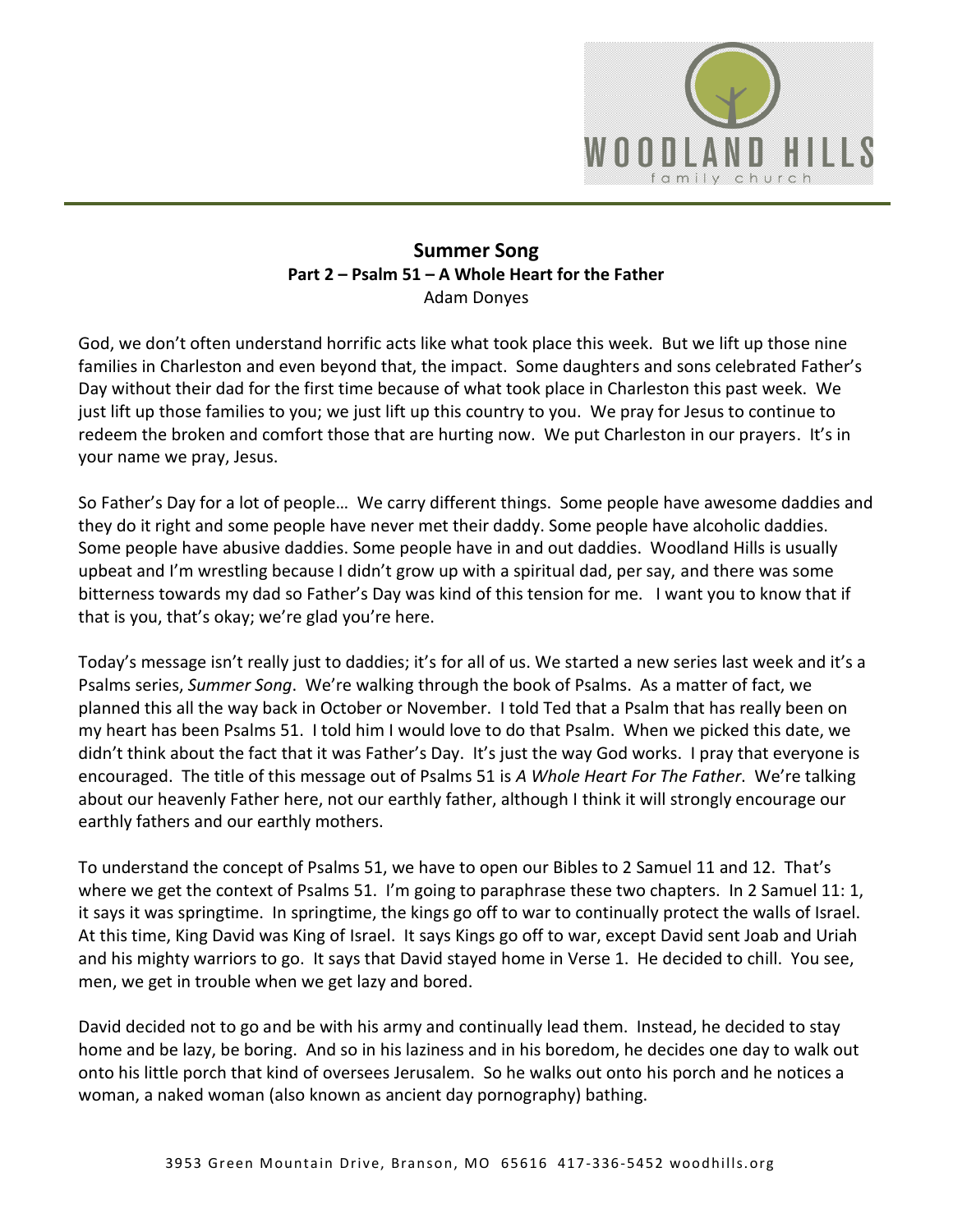He looks at this woman and gets turned on. He likes her, so he tells his servant to go get that naked woman that's taking a bath down there; "I want to sleep with her."

The servant is saying "Whoa, whoa, whoa, King David, with all due respect, that's Bathsheba. Bathsheba is Uriah's wife. You remember Uriah? He's the dude that knocked out 300 dudes. He's one of your strongest military men; the dude that's basically keeping these walls fortified. You know Uriah; the dude that would jack you up if you guys went toe to toe? David, I don't know if you want to go mess with his wife."

David, ignoring the counsel of his servant, said "Go get her."

The servant said "Alright; I don't want my head cut off; whatever you say, King." He summons Bathsheba and brings her up to the palace.

They sleep together. A week later, there is some news. "Hey, King David, Bathsheba is pregnant."

Here is a man that if we had an epitaph… If we could find his tombstone, the one line, the tweet that goes across the headstone, if he had a headstone, would say "A man after God's own heart." So many times, we take characters in scripture and we just see all these good things they do which really just teaches us moralism. It's like look how good they did this or that and just follow their behavior which isn't the gospel. The only good thing in any of these characters is Jesus. So we have to be careful because here is David, a man after God's own heart, that's about to walk into some deep, deep sin. Yet we still remember him as a man after God's own heart. That gives me a lot of hope. That should give you a lot of hope.

So he sleeps with her and then gets the knock on the door. Bathsheba is pregnant and now he's thinking *Man, all my people think I have a heart for God. I've led them well, I've walked in purity, and now I've blown it. What am I going to do? I'm going to bury my sin.* Here's the problem though. The deeper we bury the sin, the stronger the roots. The deeper we bury the seed of sin in our life, the stronger the roots. So watch how strong these roots are about to get in David's life.

He's thinking *I've got an idea. I'm going to call Uriah off the front lines of fighting and get him to come home, sleep with Bathsheba, act like he's the one that got her pregnant and I'll get out of this whole mess.* The problem is Uriah is filled with so much integrity that when he comes back in 2 Samuel 11, he refuses to go to his house. King David says "Uriah, you've been fighting hard, go and lay with your wife."

Uriah says "King David, how dare I? My men are out there fighting. I wouldn't dare go sleep with my wife." He lies on the palace steps and sleeps on the steps that night.

Now David is frantic. *What am I going to do? My plan is not working. I'm trying to cover up my sin and these roots are getting deeper and deeper. How am I going to take care of this? I know. I'm going to get my boy hammered drunk tomorrow and he'll be so tipsy that then he will go sleep with Bathsheba and we'll cover this whole thing up.*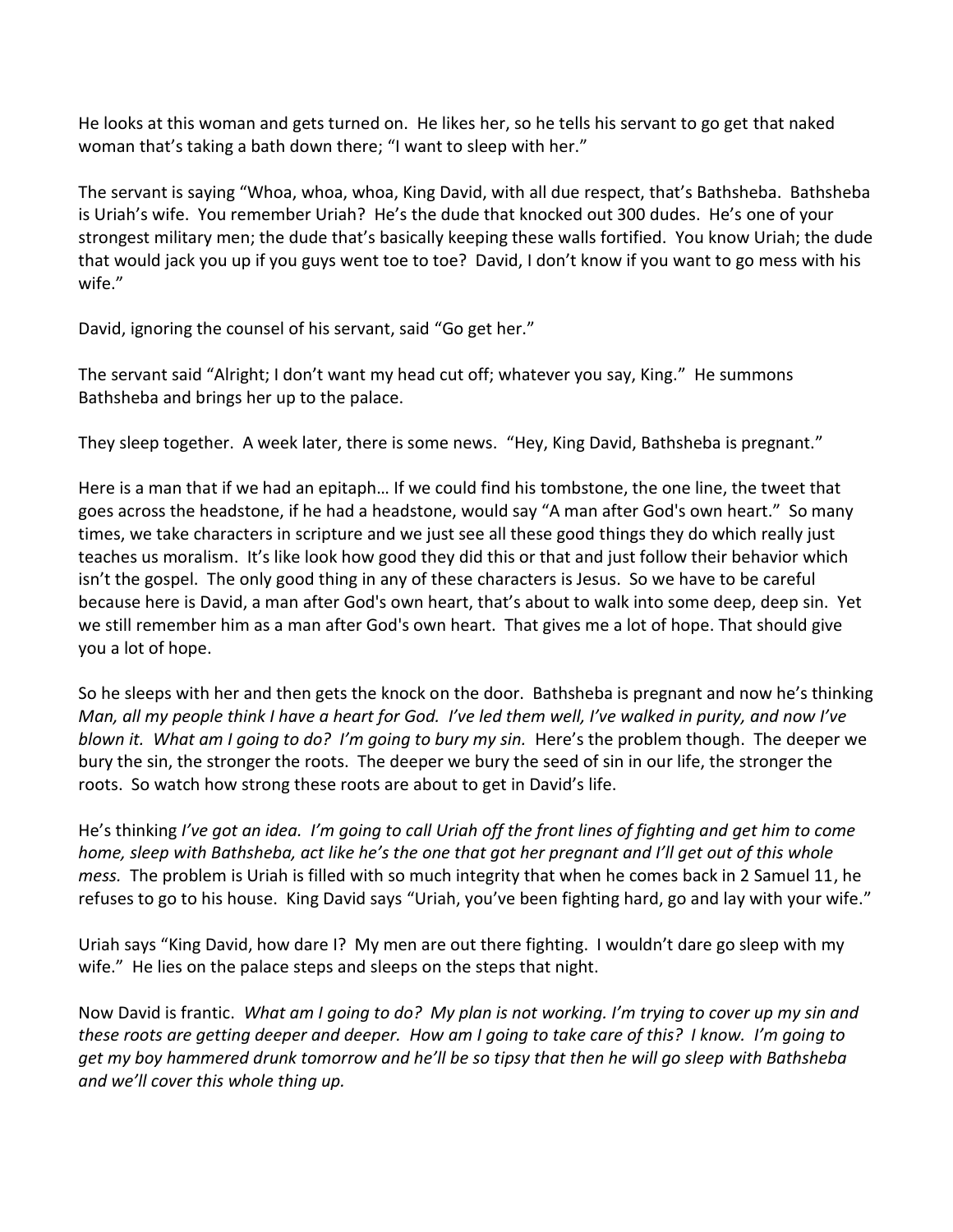The next night, he does get Uriah tipsy, but even in his tipsiness, Uriah is still holding onto his integrity, refusing to go sleep with Bathsheba. He lies on the palace steps for a second night. Now David's plan is not going as planned.

David's thinking *How am I going to cover this us? Here's the only thing I can do*. He writes a letter to Joab, the commander in charge, and says "I want you to put Uriah where the fighting is most fierce." That way, he will surely die. He folds up the letter and hands it to Uriah, the very person he has just given a death sentence to. Could you imagine Uriah showing up to Joab saying "Here, the king has a delivery for you"? Uriah is so filled with integrity that he doesn't read the letter. He gives it to Joab and, in front of Uriah, he opens it up. Uriah is standing right in front of him as he fold the letter back up. Joab is thinking *This is one of our best warriors and the king is telling me to kill him? What is going on?*

Obedient to his king, he follows his command and sure enough, Uriah dies. David is like *Now I can take Bathsheba as my wife. I covered it all up.* What he doesn't realize is these roots are getting stronger and stronger with the sin in his life. He thinks he can actually sweep his sin under the rug and he wasn't going to be found out and everything is good. *Everybody actually thinks I did a good deed. Now she's a widow and I took her in as my wife. Look, I'm still a great king.* Wrong.

There's a knock on the door. Nathan the prophet shows up at the door. "David, what are you thinking? You don't think God sees you trying to bury your sin? You don't think God saw all that happened? You don't think God saw the second you started struggling in ancient porn as you were looking at Bathsheba taking a bath? You don't think he knew from that second? You should have curbed that desire." Nathan rebukes him and he says "Do you know what's going to happen now, David? God's going to forgive you, but there are consequences to your sin. As a matter of fact, Bathsheba is going to give birth, but that child is going to be taken from you."

David begins to mourn and put on sackcloth and ashes and cry and plead with the Lord. Sure enough, that child is taken from him; gone to be with the Lord. Then we see, in his brokenness, why we call David a man after God's own heart. It wasn't because he defeated Goliath. It wasn't because he didn't kill Saul when Saul was trying to kill him and instead cut off a piece of his cloak in the cave. We call David a man after God's own heart because of Psalms 51. It is so powerful and has been so transformative in my own life. So now he just feels the seed of rebuke right after he'd been rebuked by Nathan. Listen to how he responds in Psalms 51.

### *[1](http://www.studylight.org/desk/?q=ps%2051:1&t1=en_niv&sr=1) Have mercy on me, O God, according to your unfailing love; according to your great compassion blot out my transgressions. [2](http://www.studylight.org/desk/?q=ps%2051:2&t1=en_niv&sr=1) Wash away all my iniquity and cleanse me from my sin.*

David is recognizing something so important for all of us to recognize. We can't clean ourselves up. He's asking God to do the cleaning. He realizes he can't clean himself. There's not enough Dial. There's not enough Dove. There's not enough soap in this world that will clean you up. No matter how hard we scrub, there is not enough soap in the world to clean ourselves up. David is recognizing that only God can clean him up, that only God can clean his heart, that only God can do that work.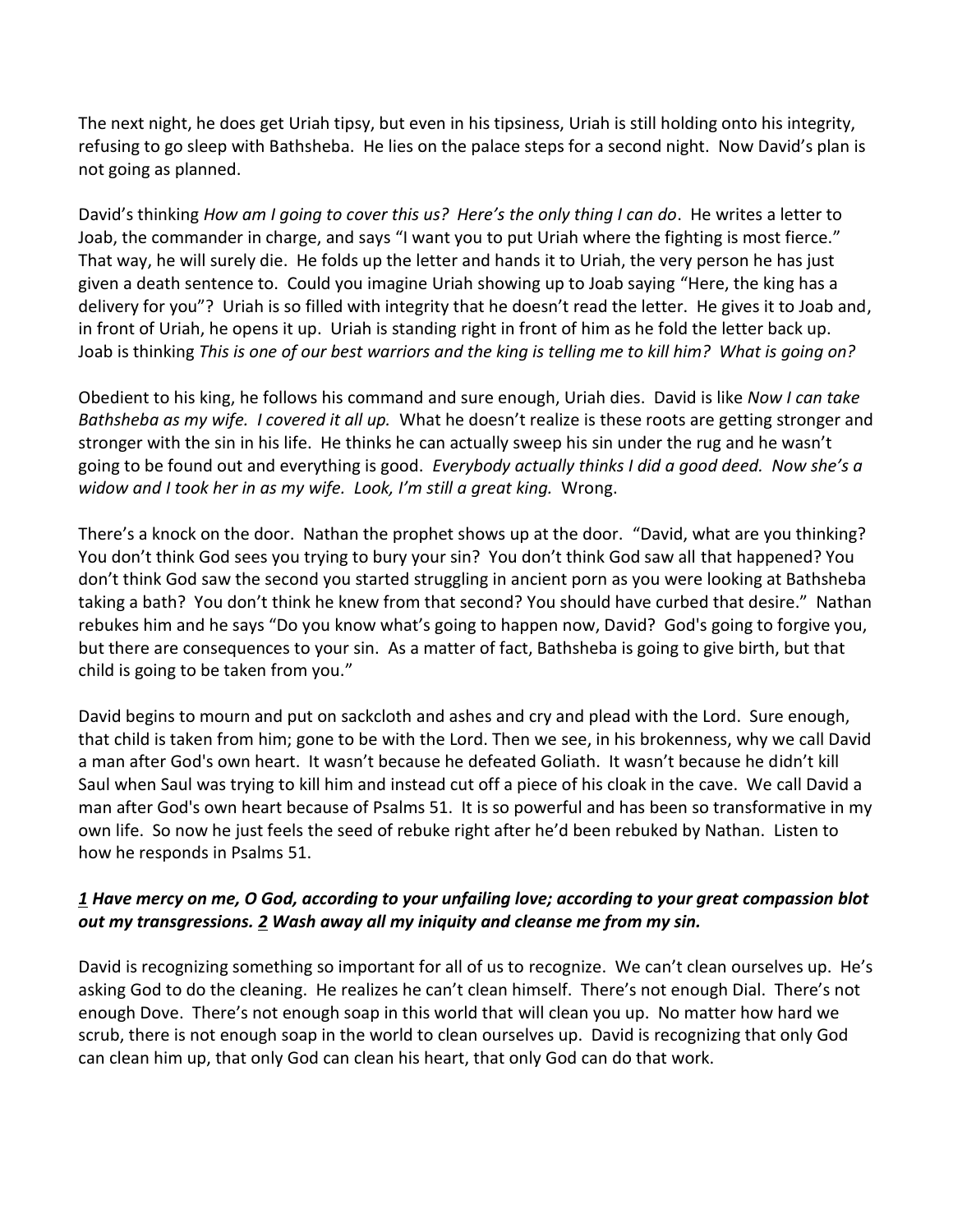Stop trying to clean yourself up. That's what God desires. He says "I'll clean you up. I'm the one that does the cleaning." That tells us that he's not in love with a future version of you. He's in love with you today. Do you hear that, daddies. He's in love with you today. He's not waiting until you get your act together and curb the addiction; he's in love with you today and he cleans you up from the inside out. When we just continually try to clean ourselves from the outside in, it angers him, as we will find out later in this Psalm. So David quickly realizes who the one is that's going to clean his heart, the one who gives him the new heart, the one that does that process. He realized when he tried to clean himself up and hide it, it didn't go too well from him, right?

## *[3](http://www.studylight.org/desk/?q=ps%2051:3&t1=en_niv&sr=1) For I know my transgressions, and my sin is always before me. [4](http://www.studylight.org/desk/?q=ps%2051:4&t1=en_niv&sr=1) Against you, you only, have I sinned and done what is evil in your sight; so you are right in your verdict and justified when you judge.*

You realize here that David is tired of trying to act like he has no sin. He's saying to God "God? I know that my addictions are ever before me." "I know that my porn is ever before me." "I know that my lying to my husband or lying to my wife or lying to my family is ever before me." "I know that my bitterness towards my dad that was never around is ever before me." "I know that my co-dependency is ever before me." "I know that my adultery is ever before me." You fill in the blank. David is recognizing that he can't hide. He knows that his sin is ever before him.

My sin is ever before God. There is no day I wake up and say I don't need Jesus today; I'm good. No, that's why Lamentations 3: 22 and 23 says His mercies are new every morning. I need them every morning. I didn't just get saved and now I'm good. I need to be reminded of the gospel daily because my sin, your sin, our sin is ever before us. That's what David is saying here. He saying "God, I'm going to recognize that." And what else David recognizes when he tried to justify it, sweep it under the rug, and plant that seed deep so nobody saw it was that it only grew stronger roots.

**The only thing conceivably worse than our sin is justifying it**. Do you realize that? "Well I'm not as bad as so and so. I'm not struggling with what he's struggling with." Do you understand that when you walk in justification, as David is recognizing here, it doesn't lead you to repentance because if you justify your sin, there's no brokenness over it. We'll see at the end of this Psalm that's exactly what God delights in. He delights in a broken and contrite heart; not justification. "I'm better than that person." "At least I'm not a drunk like that person." "At least I'm not smoking like that person." "At least I'm not cheating on my wife like that person." No, but you're non-present in your home or whatever the case may be. Compare yourself to God's standard and realize how deeply you need his grace. That's what David is seeing here.

**[5](http://www.studylight.org/desk/?q=ps%2051:5&t1=en_niv&sr=1) Surely I was sinful at birth, sinful from the time my mother conceived me.** He's going all the way back to the internal sin. He's recognizing that all the way back, there's sin in his life. *[6](http://www.studylight.org/desk/?q=ps%2051:6&t1=en_niv&sr=1) Yet you desired faithfulness even in the womb; you taught me wisdom in that secret place.* He's realizing that this sin problem goes way back.

So you might be struggling with an external sin today. That's just a manifestation of something internal. Let me give you an example. Some of you may have had an absent father or an abusive father, so that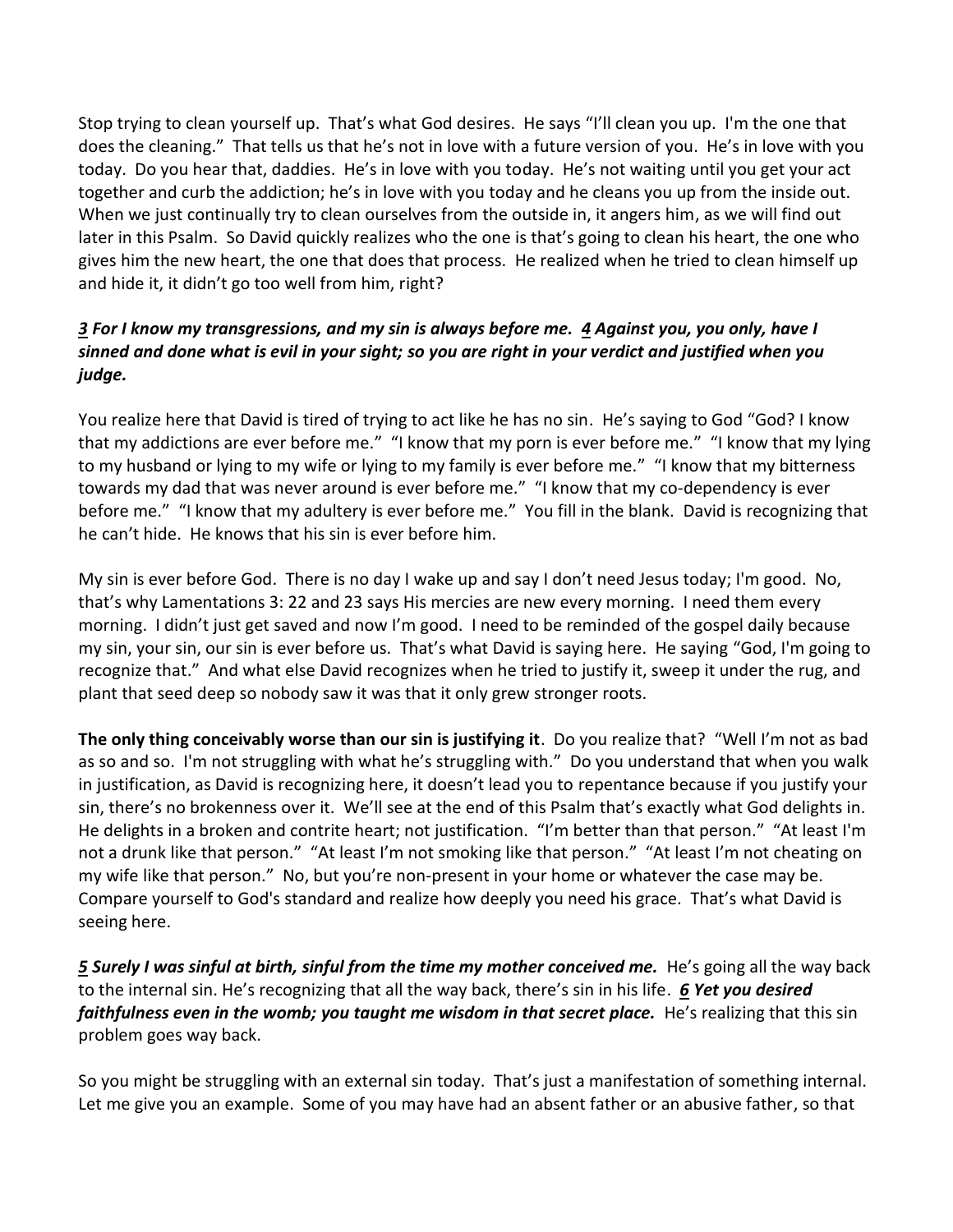has caused you to be more co-dependent on males now. So you move from one male relationship to another or whatever the case may be. So there's this deep, internal sin that you are not grabbing at the root that manifests itself externally in different ways. The external sin is not the problem even though it needs to be dealt with as well. We have to get to the internal process and that's what David is saying.

To properly deal with sin and the weeds of sin in our lives, they must be pulled out from the root. You can try to weed eat. We weed eat at camp all the time and the weeds are gone, but they are back in two to three days because the sin is not being properly dealt with at the root.

I used to live in Kansas City for four years and I don't have a green thumb. Some of my boys are phenomenal at landscaping. I hate it. I live in a house where I don't have to mow a yard; I don't have to pull weeds. I don't have to do anything and it's awesome. One summer, as I was leaving Kansas City, I noticed that there were some significant weeds that were coming up. They were small weeds and I know that if I would have dealt with the weeds, I could have just gotten down… They were just little weeds and I know if I would have dealt with the weeds before I left for camp for the summer, I could have easily just bent over, picked a couple of them out and it would have been good. But I was an idiot and I said I'll deal with those when I get back in August. I left in May. There was nobody looking after my house while I was gone.

I come back and these things are like on HGH. I'm telling you they had thick roots almost like wood. They wove themselves all the way through my chain-link fence. They went left, right, north, south, every which direction. They went through the ground. I know this because I had to take a pickaxe to them. Then they went through my back yard and got my other chain-link fence on the back side of my yard. It took me two full weekends to take a pickaxe, get at the root of these things, and pull these things up. It destroyed my yard. I was literally pulling holes through my yard. If I didn't pull the root, it was going to keep doing this. I didn't take care of it early on when I could have taken care of it.

In that moment, God was like "Adam, that's your sin; these internal sins that you ignore, that you entertain." David didn't just end up in a bed with Bathsheba. When he walked outside, it was a little sin. He was just checking a lady out. Instead of pulling that little thought out at the root, "I'm going to play with this for a little while. I'm going to let it grow. I'm going to see how it manifests itself." Lust turned to adultery turned to conspiring turned to murder. Now we are talking about a bulldozer to take care of this thing. That's why it's so important for us to recognize the small internal sins that can manifest themselves in such greater ways in our life.

Here's the hope. Despite whatever internal sin… For example, in my life growing up, I carried a lot of bitterness towards my dad. That was a small, internal sin. Externally, was the sin of always looking for that approval in coaches and in men in different things and just the approval of men. I had to first deal with the internal sin of the bitterness and then I could start dealing with the external of trying to get man's approval. That's how it manifested.

David goes on to say *[7](http://www.studylight.org/desk/?q=ps%2051:7&t1=en_niv&sr=1) Cleanse me with hyssop, and I will be clean…*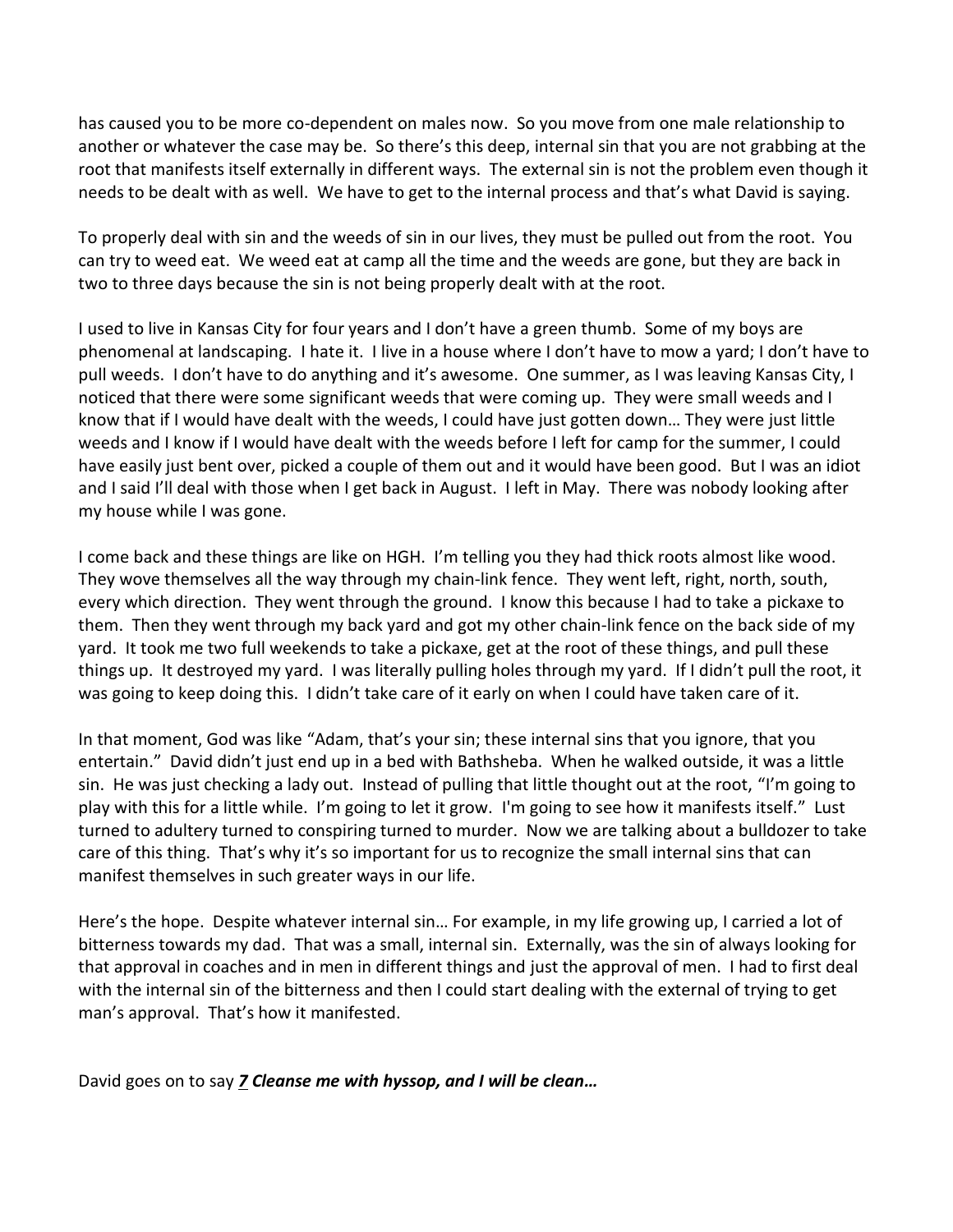Do any of you in here even know what hyssop is? It makes absolutely no sense that he would say this. By the way, hyssop is a plant. It looks a lot like this. You can't find hyssop in the Ozarks. But it looks a lot like this. When a hyssop plant blooms, it has like a lavender or white flower. So David is saying "cleanse me with hyssop." By the way, hyssop plants don't smell great. They don't have a soapy substance. They wouldn't clean you. So for him to say "cleanse me with hyssop" makes no sense. Why in the world did he say it?

I'll tell you why he said it. Back in Exodus, there was this command of all the Israelites to take their hyssop plants and bundle them up together and make them like paint brushes. There was this plague that came across Israel and God said "I want you to take the blood of the lamb and take your hyssop plants and cover your doorpost in the blood of the lamb." So they take this hyssop plant and they start covering their doorpost so the angel of death would pass over their door.

But not only is David looking back when he is saying "cleanse me with hyssop," but theologians believe that he is also looking forward to the ultimate Passover lamb which is Jesus Christ and his blood will cover over a multitude of sin. So when David is crying out, "cleanse me with hyssop and I will be clean," he is saying "cleanse me with the blood of Jesus." How amazing does that make our God? David knows exactly what he's talking about when he says "cleanse me with hyssop." "Cleanse me with the blood of the Lamb that will take our sins away forever." He's crying out. He's saying that same blood that covered over the Israelites in Egypt will cleanse him with the ultimate blood of Jesus that's coming. So when he's crying out "purge me with hyssop," he's really saying "cleanse me with the blood of Jesus."

### Then he goes on to say *…wash me, and I will be whiter than snow.*

You guys know it doesn't snow a lot in the Ozarks, however, the last two winters… My friends the Lemleys moved here from Texas. I told them it never snows here and the first two winters they spent here it's been like blizzard after blizzard. David says, in that Psalm, wash me and I will be whiter than snow. So the day before this picture was taken, the day before the blizzard hit, there are goose droppings all around and there was trash and it was muddy and wet. It just looked nasty. Then the next day, I went down with my little man on the four wheeler and looked around at all the snow all around. That's what that Psalm is talking about. But the beautiful thing about it is when it says wash me and I will be whiter than snow, not only does he wash you whiter than snow, but there's nothing underneath that snow anymore either. Psalm 103: 12 says "as far as the east is from the west, so he has removed our transgressions from us." So that's what the blood has done. It's amazing.

I don't know if you are wrestling with guilt today or shame today, but I'm telling you he washes you white as snow. You don't clean yourself up; he washes you white as snow.

## *[8](http://www.studylight.org/desk/?q=ps%2051:8&t1=en_niv&sr=1) Let me hear joy and gladness; let the bones you have crushed rejoice. [9](http://www.studylight.org/desk/?q=ps%2051:9&t1=en_niv&sr=1) Hide your face from my sins and blot out all my iniquity. [10](http://www.studylight.org/desk/?q=ps%2051:10&t1=en_niv&sr=1) Create in me a pure heart, O God, and renew a steadfast spirit within me.*

What a powerful prayer to pray for your family. What a powerful prayer to hide in your heart. What a powerful prayer I continually run back to. "God, create in me a pure heart. Renew a steadfast spirit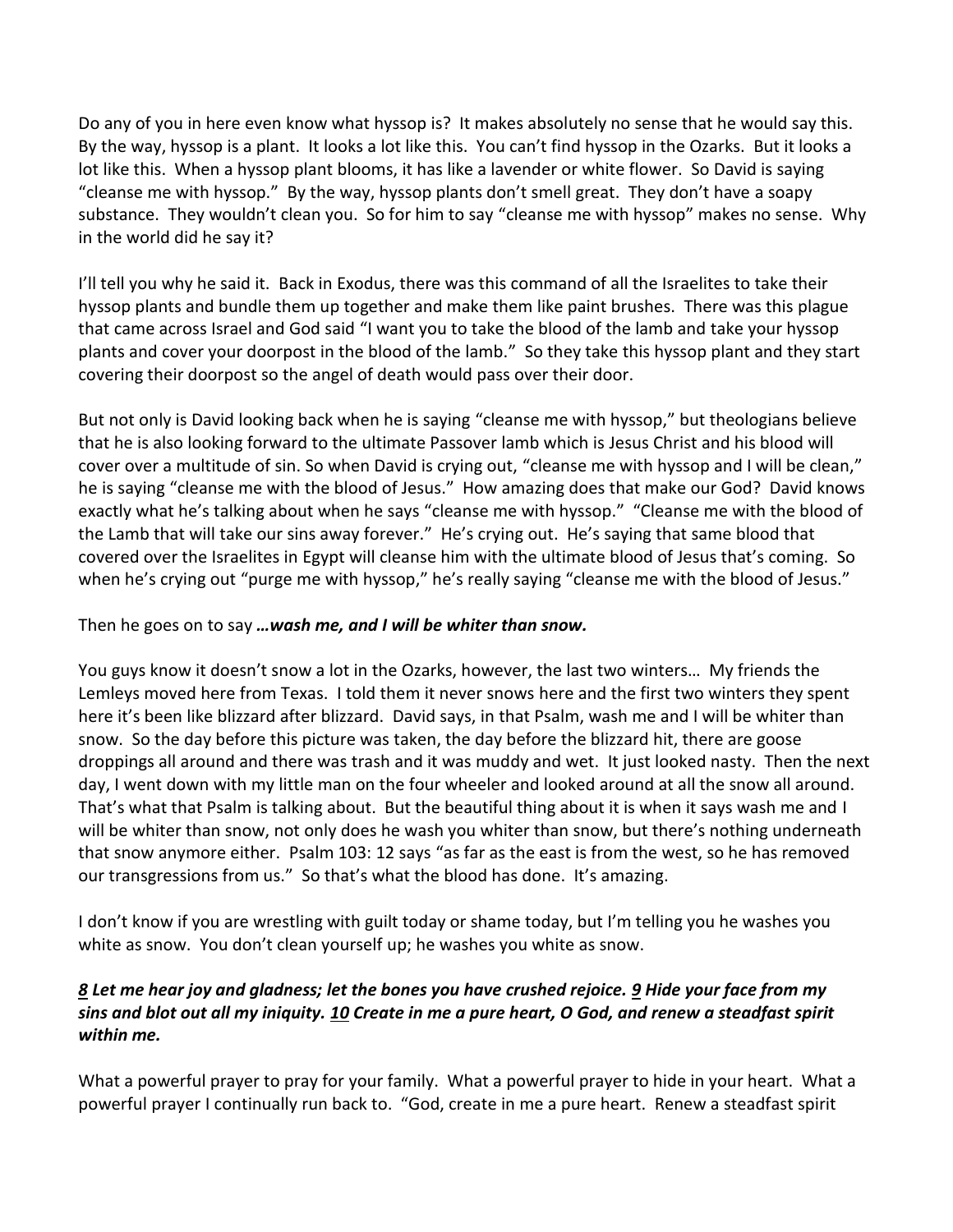within me. God, give me a teachable heart, give me a pure heart. Stir my heart's affections for you and not always sports and not always these desires. God, create in me a pure heart as David says and renew a right spirit within me.

# *[11](http://www.studylight.org/desk/?q=ps%2051:11&t1=en_niv&sr=1) Do not cast me from your presence or take your Holy Spirit from me. [12](http://www.studylight.org/desk/?q=ps%2051:12&t1=en_niv&sr=1) Restore to me the joy of your salvation and grant me a willing spirit, to sustain me.*

We see the word *joy* twice, both in Verse 8 and in Verse 12. "Let me hear joy…" "Restore to me the joy…" That tells me your joy and your holiness are not at war with each other. As a matter of fact, David is realizing that holiness actually brings joy. He's saying when you're not carrying around that load of sin and you're living in transparency and you're being authentic and you're confessing your sin like he's doing in Psalms 51, there is joy there. There's joy because you're not worrying about being caught. You're not worrying about somebody finding the seed that you buried deep. There's no joy in that. There's no joy in living like that. No one finds joy in living like that. So your joy and your holiness actually go hand in hand, when you're able to live free lives in transparency. That's what David is saying here.

## *[13](http://www.studylight.org/desk/?q=ps%2051:13&t1=en_niv&sr=1) Then I will teach transgressors your ways, so that sinners will turn back to you[. 14](http://www.studylight.org/desk/?q=ps%2051:14&t1=en_niv&sr=1) Deliver me from the guilt of bloodshed, O God, you who are God my Savior, and my tongue will sing of your righteousness. [15](http://www.studylight.org/desk/?q=ps%2051:15&t1=en_niv&sr=1) Open my lips, Lord, and my mouth will declare your praise. [16](http://www.studylight.org/desk/?q=ps%2051:16&t1=en_niv&sr=1) You do not delight in sacrifice, or I would bring it; you do not take pleasure in burnt offerings. [17](http://www.studylight.org/desk/?q=ps%2051:17&t1=en_niv&sr=1) My sacrifice, O God, is a broken spirit; a broken and contrite heart you, God, will not despise.*

So one of my friends always tells me the best witness is a clear conscience; not a perfect person. There's no perfect Christian. If you know one, introduce me to him, because I would like to meet Jesus today as well. So there are no perfect Christians and when I teach transparency… David is saying "I'm transparent now."

I work with teenagers nearly 340 days a year. Do you know the quickest way to break down walls? I just tell them the things I struggle with and the things I have struggled with. Then they vomit all the things they struggle with and they tell me everything. It's amazing when you are just real and transparent. Dads, we don't have to have it altogether. As a matter of fact, you don't have it altogether. That's why Jesus came because he knew you wouldn't. So you don't have to put on this persona like you're some super hero that you're not.

I have a pastor friend down in Dallas and he said the most powerful thing his dad ever did was own it. What he is talking about is when his dad blew it, when anger rose, or when he was snippy with mom, or he lost his temper, or he didn't follow through with a promise, he would get down on his knees, look right at his kid, and say "I'm sorry; I blew it." Or he would apologize to his mother right in front of the kids and be like "Sweetie, I blew it and I'm sorry." He said that the most powerful thing he ever saw his dad do is live in transparency and not act like he's always got all the answers and he's always right… whatever the case may be. He said the most powerful thing his dad ever did was walk in transparency and when he blew it, it owned it.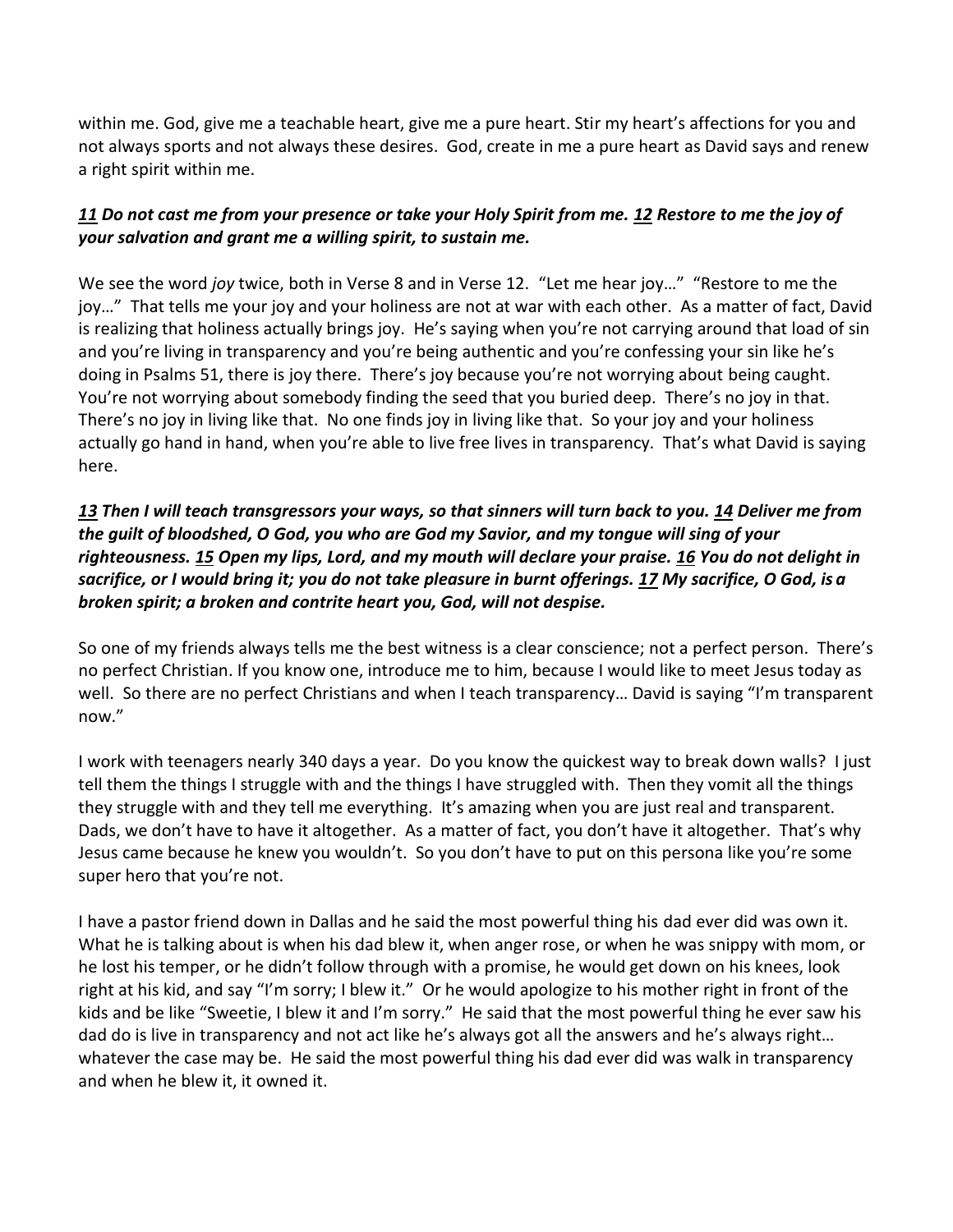When dads don't own it when they blow it, they think they've always got to be perfect and so kids grow up with this performance mentality which is not the gospel. They think that when they blow it, they can't say anything because dad never says anything when he blows it. By the way, Dads, I blow it a lot and I have to come to my wife and say "I blew it" or come to my three year old and say "Aiden, I'm sorry I blew it. I shouldn't have been impatient with your mommy." I'm even starting to communicate that with him now.

My wife can be so fired up because I forgot something or I said I was going to do something and I didn't do it and if I quickly, gently walk into a posture of humility and say "Stephanie, I'm sorry; it completely slipped my mind. I know that meant a lot to you and you had expectations. That is my fault and I own it. I'm sorry," Instantly, her countenance is one of forgiveness. Be able to own it instead of trying to bury it and cover it up and act like everything is all good when it's not all good. If you had it all together, there would be no reason for Jesus to come. But the fact is you don't and neither do I and that's exactly why he needed to come and why he did come and why his blood is sufficient to cover up all that. The problem is when we try to act like we can't own it and we have it all together. Then he goes on to say something that really blows our mind.

# *[15](http://www.studylight.org/desk/?q=ps%2051:15&t1=en_niv&sr=1) Open my lips, Lord, and my mouth will declare your praise. [16](http://www.studylight.org/desk/?q=ps%2051:16&t1=en_niv&sr=1) You do not delight in sacrifice, or I would bring it; you do not take pleasure in burnt offerings.*

So he's saying God doesn't delight in your efforts to clean yourself up. He doesn't delight in you trying to do, do, do. The reality is that it's been done, done, done on the cross. So when you try to operate in moralism to clean yourself up, God doesn't delight in that. David is saying what he delights in is a broken heart for him. Would you be courageous enough to pray this Woodland Hills? Oh God, would you break my heart by the very things that break yours. God, would you break my heart by the sin I'm living in that's breaking your heart.

Isaiah 64: 6 says that all of our righteous deeds are like polluted garments. I won't go into what polluted garment he is referring to there. Our works, our behavior modification, our trying to modify our behavior disgusts God. All that's doing is putting a Band-Aid on a gunshot wound when what we need is a heart transformation from a heart surgeon known as Jesus. That broken heart gets us to that operating table where Jesus can begin operating on our heart and do a work that we can't in behavior modification.

Michael Houdmann said this: "*When we agree with God about how bad our sin is, we take the first step toward reconciliation with him. As long as we try to justify, excuse, or rationalize the evil over our own hearts, we never find our way back into God's presence. Repentance is the doorway to freedom."* 

Check out this video clip: *You… look at your eyes. Look at them. Speckled. Colorful. Each one unique. I created every one of them. I created everything: the universe and you. I gave you your personality. I made you pure, complex. And every day, I give you life. I love you. But something happened. You cheated on me. You didn't trust me. You sinned. You cut yourself off from me. And although you are still alive, you were slowly dying.*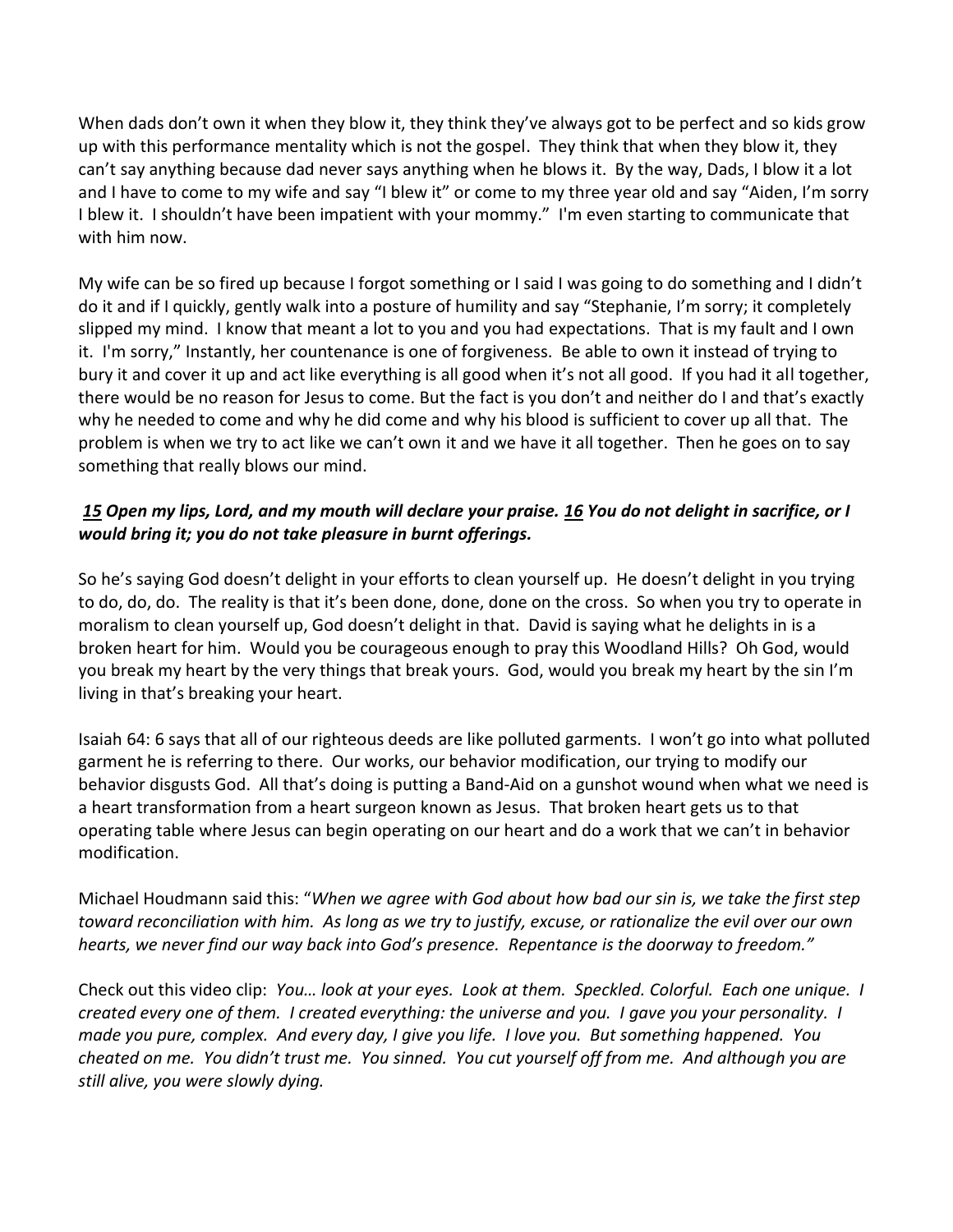*So you looked for other things to fill the void, but nothing works. It just kills you faster and separates us more and more. What are you searching for? I don't want you to die. I created you not to be destroyed, but to know me.* 

*So I became one of you, a fragile creation. I was tempted, but I never sinned. I came to save you… so many sins and they have a cost: someone has to die… You or me. So I took on your sin and traded in my life for yours and I died in your place because I love you. Then I rose from the dead. I am the way, the truth, and the life… I am Jesus. I'm not here to condemn you, but I came to bring you back to life. Rely on me; I will forgive you and give you eternal life. I love you and I did all of this to have a relationship with you. Will you follow me?*

Michael Houdmann said that Jesus is the doorway to repentance. So many times in scriptures we see that Jesus is referred to as the door and that repentance through that door leads to freedom. Do you realize if I never go through this door of repentance, I will never see the work that he's done for me; I'll never understand it? If I just stay over here in the dark and away from all of you and any transparency and any understanding what Jesus has literally done for me… If I walk through this…

John 14: 6 says *"I am the way and the truth and the life. No one comes to the Father except through me."* Here's the reality. In some form or fashion, all of us carry a type of father wound. Some of us have phenomenal fathers and some of us haven't. So there's this father wound and the reality is that father wound is there because we are looking for our earthly fathers to play a role that only our heavenly Father can. And our earthly father was ever intended to fill that role. So when we understand that Christ alone, not our earthly father, is the only one capable of satisfying the deepest longing of our soul…

We are going to walk in this bitterness and failed expectation, but Christ meets those expectations and then goes above and beyond those expectations. When you walk through the door of repentance, dads, you don't have to have it all together and you don't have to act like you do. You can be freed from your pornography addiction today. You can be free from your emotional abuse. You can be free from whatever is holding you back that you are deeply planting with seeds. You can be free from your perfectionism. You can be free from all those things.

The beautiful thing is when you are free and you walk through that doorway of repentance… Repentance means Jesus comes in behind you and deadbolts that sucker. There's no going back. Even if you wanted to go back, you're not going to go back to it because Jesus is going to be your strength. Jesus' strength is where you are weak says 2 Corinthians 12:9. And no matter how hard you want to go back to that addiction or whatever it may be, Jesus says let's keep walking in repentance. Let's keep walking in humility. Let's keep walking in transparency.

The greatest gift you dads could give to your family on Father's Day is just a transparent heart; just a humble, teachable heart. I'm up here and I'm telling you that I don't have it all together. My family will know that. Not a single dad in here has it all together. And walking in that authentic humility and transparency… I realize no matter how much I point my little Aiden to scripture, I still need other people rallying around me. I still need community rallying around me.